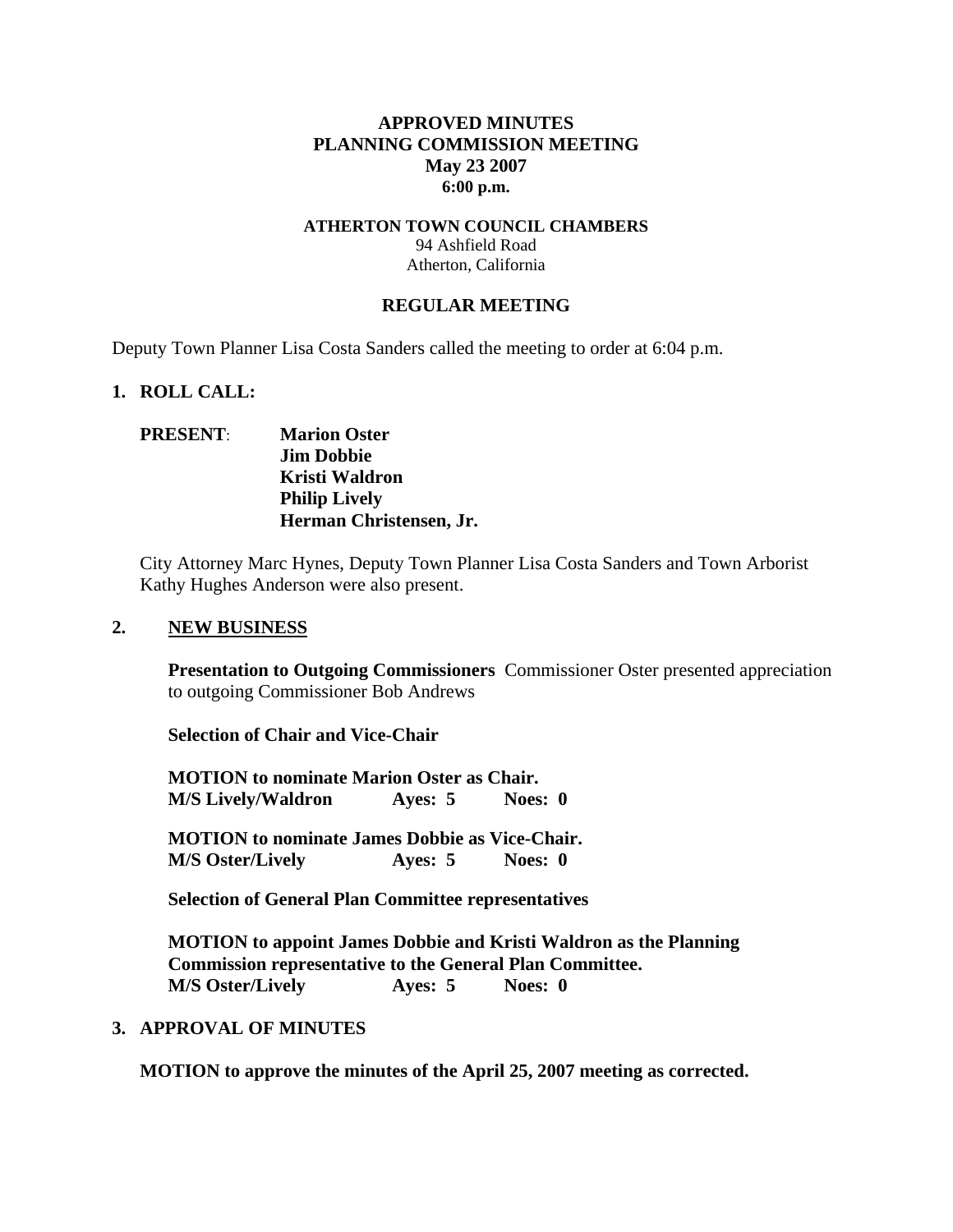**M/S Dobbie/Lively Ayes: 3 Noes: 0 Abstain: 2 (Lively, Christensen)** 

**MOTION to approve the minutes of the February 28, 2007 meeting as submitted. M/S Dobbie/Waldron Ayes: 3 Noes: 0 Abstain: 2 (Lively, Christensen)**

- 4. **PUBLIC COMMENTS** None
- 5. **COMMISSIONER'S REPORTS**  None
- 6. **GENERAL PLAN COMMITTEE REPORTS –** The May 2, 2007 General Plan Committee was cancelled. The next meeting is scheduled for June 6, 2007 at the Green Building Exchange in Redwood City.
- 7. **STAFF REPORTS** Marc Hynes reported that he expects a ruling on the 51 Laburnum case by the end of the month. Lisa Costa Sanders reported that the Council continued consideration of the basement ordinance to the next meeting with findings from the drainage study.

# **PUBLIC HEARINGS**

**8. Heritage Tree Removal Permit – 124 Austin –** Heritage Tree Removal Permit to allow the removal of one heritage tree. Atherton Municipal Code Section 8.10.

Lisa Costa Sanders presented the staff report and stated that due to an error on the public notice and agenda, the Planning Commission should only consider the removal of one heritage tree at this meeting. The applicant will submit an application for consideration at the next meeting for the removal of three additional heritage trees.

Commissioner Lively asked Kathy Hughes Anderson the condition of the other trees. Ms. Hughes Anderson responded that tree #2, the magnolia is in bad health, trees #14 and #15 are in the buildable area and will be removed, tree #10 is a Pine tree that will be removed at staff level due to it condition and that the applicant will be requesting removal of the Birch trees, two of which are heritage size. In response to a question of tree #16, Ms. Hughes Anderson stated that the condition of the tree cannot be reversed. It has a co-dominant leader and was topped.

# OPEN PUBLIC COMMENT

Roy Magruder, property owner, stated that he would like to remove the fir tree due to its proximity with the house and will request removal of the birch and palm trees at the next meeting.

Judith Nevitt, property owner, stated that there is an abundance of trees on-site and that the site is narrow.

# CLOSE PUBLIC COMMENT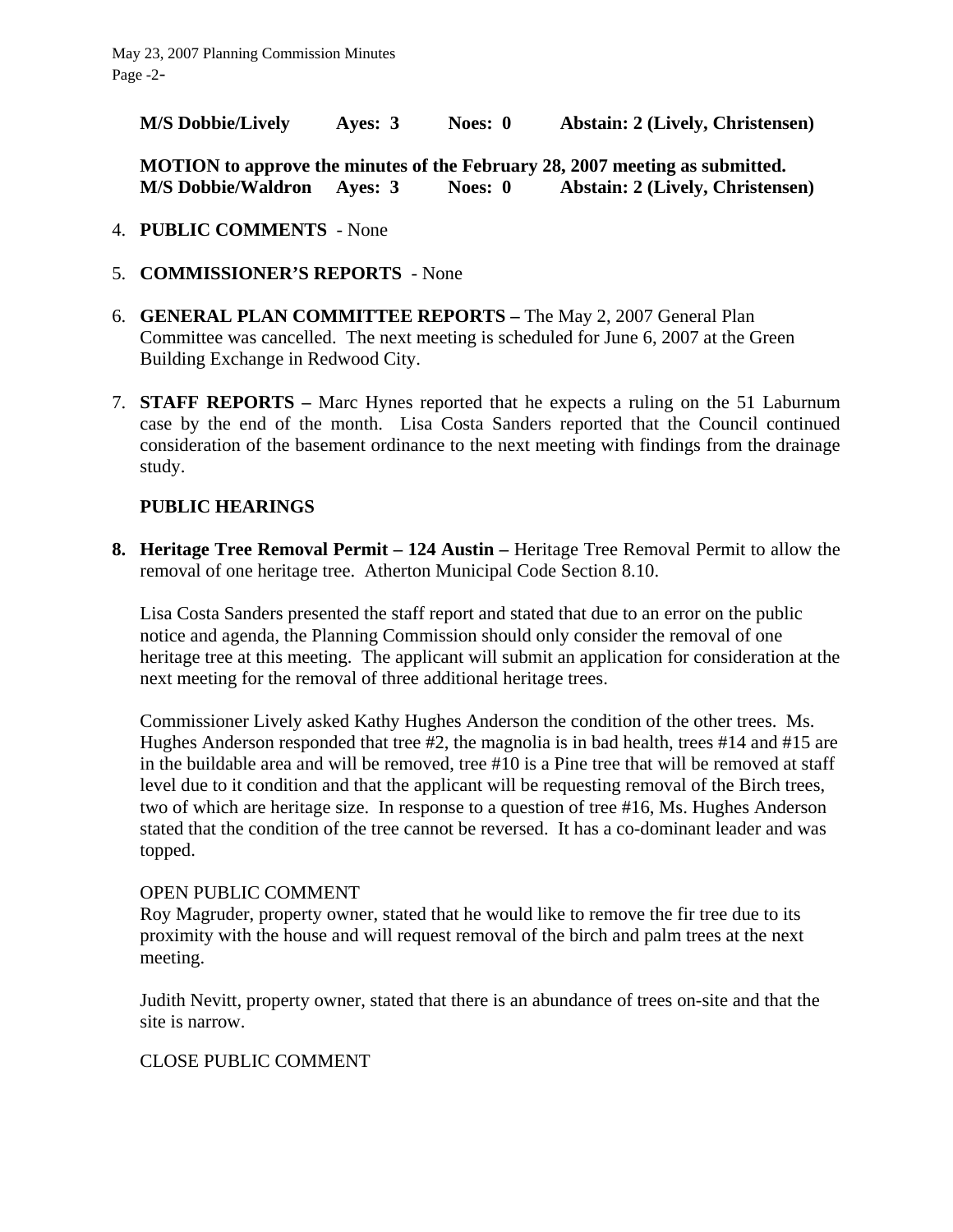Commissioner Waldron expressed support for the removal of the fir tree due to its condition. She expressed overall concern with the amount of trees to be removed on the site.

Commissioner Lively stated that the site is overgrown and asked how screening will be retained and what will happen to the front hedge.

Commissioner Christensen expressed support for removal of the fir tree.

Commissioner Dobbie expressed support for the removal of the fir tree.

Commissioner Oster expressed concern with removal of the pin oak tree as its removal may result in an unsightly appearance of the adjacent tree. She expressed support for the removal of the fir tree.

# **MOTION to approve the Heritage Tree Removal Permit to allow removal of one heritage tree based on the following finding and subject to the conditions of the Heritage Tree Removal Permit.**

**M/S Dobbie/Waldron Ayes: 5 Noes: 0** 

# **Finding:**

- 1. The removal of one fir tree would not be contrary to the purpose and intent of the Atherton General Plan.
- **9. Heritage Tree Removal Permit 154 Atherton Avenue** Heritage Tree Removal Permit to allow the removal of five heritage trees. Atherton Municipal Code Section 8.10.

Lisa Costa Sanders presented the staff report and indicated staff support for removal of four heritage trees.

In response to a question, Kathy Hughes Anderson stated that the area in which the oaks are located was previously neglected. Ms. Hughes Anderson stated support for removal of the cedar tree due to the replanting design.

# OPEN PUBLIC COMMENT

Peter Rosekrans, landscape architect, stated that the property owner has a passion for oak trees and that oaks are native and well adapted to this area and will have better longevity at this site. They are replacing the removed trees with 23 new specimen trees and other ornamentals. He expressed concern with retaining the Douglas fir due to its height, lean, prone to failure, life expectancy on the decline and some fungus found at the base.

In response to a question, Mr. Rosekrans stated that the three oak trees are poor specimens with poor structure, insect bores and in fair overall condition. When asked why they are requesting removal of the cedar tree, Mr. Rosekrans stated that they would like continuity with oak trees and that there are some health issues with the cedar. He stated that the owner would really like to removal the fir tree and could retain the cedar tree.

In response to a question, Mr. Rosekrans stated that they will preserve oak tree #13 and that the walking path will stop short of this tree.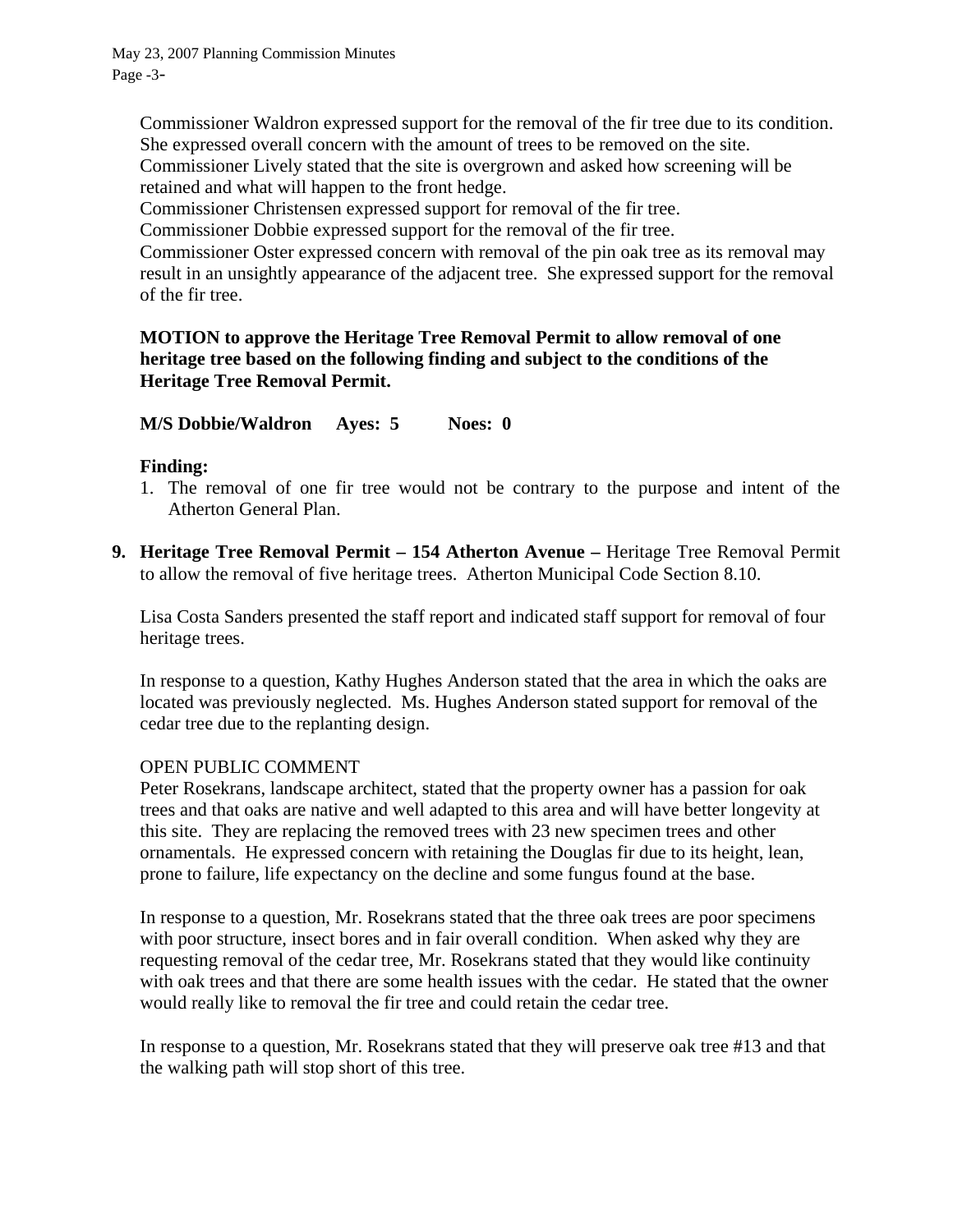May 23, 2007 Planning Commission Minutes Page -4-

# CLOSE PUBLIC COMMENT

Commissioner Dobbie expressed support with the removal of three oaks trees, removal of the fir tree and would like to retain the cedar tree. He stated that he is impressed with the new planting plan.

Commissioner Waldron stated support for removal of three oak trees and would like to preserve both the fir and cedar trees.

Commissioner Lively expressed support with removal of three oak trees and would be OK with removal of the fir tree to preserve the cedar tree.

Commissioner Christensen stated support for removal of the oak trees and would like to preserve the cedar tree.

Commissioner Oster expressed support for removal of three oak trees and removal of the fir tree.

**MOTION to approve the Heritage Tree Removal Permit to allow removal of three oak heritage trees based on the following finding and subject to the conditions of the Heritage Tree Removal Permit.** 

**M/S Christensen/Lively Ayes: 5 Noes: 0** 

## **Finding:**

1. The removal of Oak trees #10, #11 and #12 would not be contrary to the purpose and intent of the Atherton General Plan

**MOTION to approve the Heritage Tree Removal Permit to allow removal of one cedar heritage tree (tree #14) based on the following finding and subject to the conditions of the Heritage Tree Removal Permit.** 

**M/S Christensen Ayes: 0 Noes: 0 Motion dies due to a lack of a second.** 

**MOTION to approve the Heritage Tree Removal Permit to allow removal of one fir heritage tree (tree #9) based on the following finding and subject to the conditions of the Heritage Tree Removal Permit.** 

**M/S Christensen/Lively Ayes: 4 Noes: 1 (Christensen)** 

### **Finding:**

2. The removal of Fir tree #9 would not be contrary to the purpose and intent of the Atherton General Plan

### **10. ADJOURN**

 $\overline{a}$ 

M/S Waldron/Dobbie to adjourn the meeting at 7:10 p.m. Motion passed.

### **Respectfully submitted,**